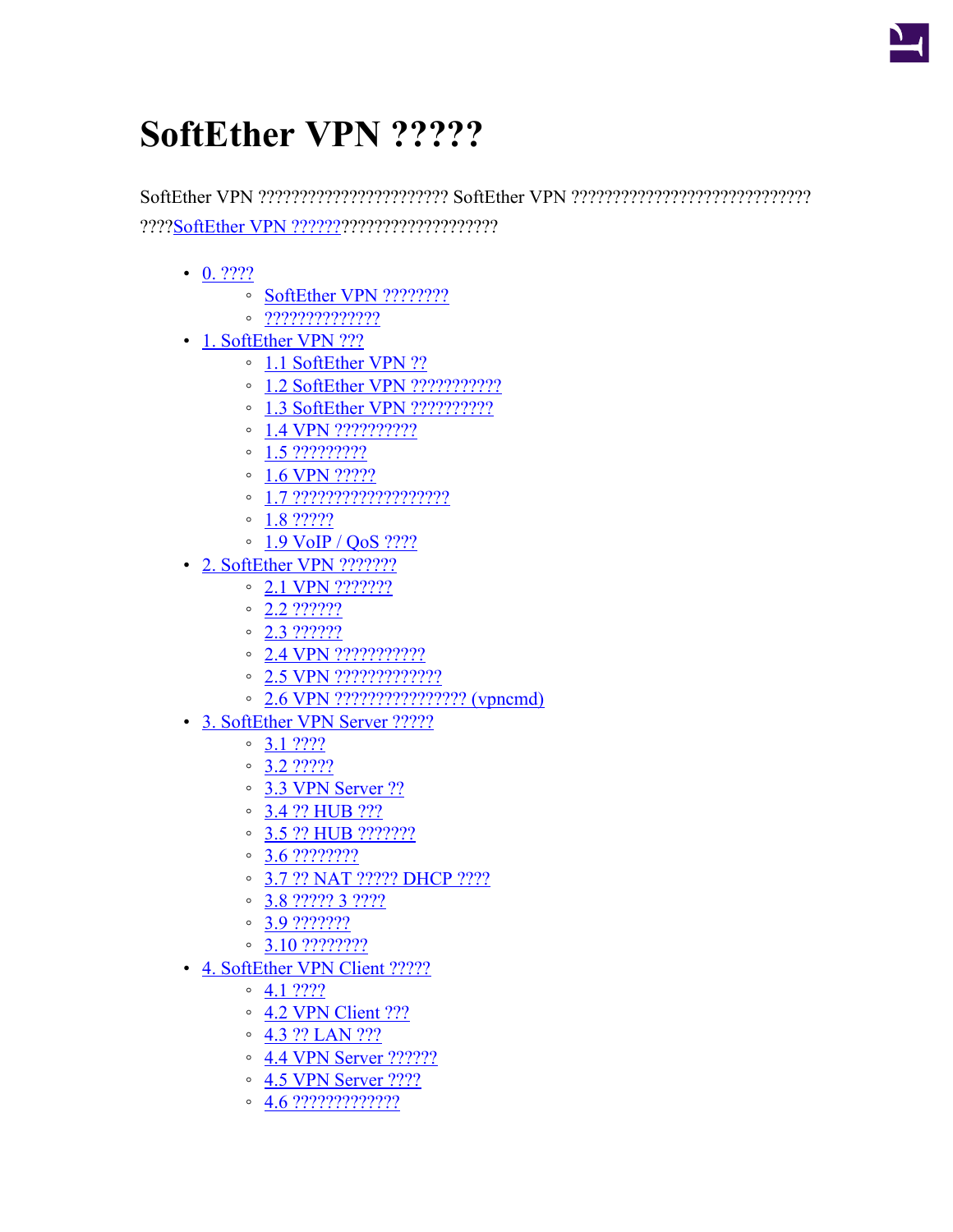- [4.7 ??????? VPN Client ??](https://ja.softether.org/4-docs/1-manual/4/4.7)
- [4.8 ???????????](https://ja.softether.org/4-docs/1-manual/4/4.8)
- $4.9.22222$
- [5. SoftEther VPN Bridge ?????](https://ja.softether.org/4-docs/1-manual/5)
	- $5.1 ????$  $5.1 ????$
	- [5.2 ?????](https://ja.softether.org/4-docs/1-manual/5/5.2)
	- [5.3 VPN Server ?????](https://ja.softether.org/4-docs/1-manual/5/5.3)
- [6. ?????????????????????](https://ja.softether.org/4-docs/1-manual/6)
	- [6.1 vpncmd ????](https://ja.softether.org/4-docs/1-manual/6/6.1)
	- [6.2 vpncmd ?????????](https://ja.softether.org/4-docs/1-manual/6/6.2)
	- [6.3 VPN Server / VPN Bridge ????????????? \(???????\)](https://ja.softether.org/4-docs/1-manual/6/6.3)
	- [6.4 VPN Server / VPN Bridge ????????????? \(?? HUB ?\)](https://ja.softether.org/4-docs/1-manual/6/6.4)
	- [6.5 VPN Client ?????????????](https://ja.softether.org/4-docs/1-manual/6/6.5)
	- [6.6 VPN Tools ??????????](https://ja.softether.org/4-docs/1-manual/6/6.6)
- [7. VPN Server ???](https://ja.softether.org/4-docs/1-manual/7)
	- [7.1 ????????](https://ja.softether.org/4-docs/1-manual/7/7.1)
	- [7.2 Windows ?????????????](https://ja.softether.org/4-docs/1-manual/7/7.2)
	- [7.3 Linux ?????????????](https://ja.softether.org/4-docs/1-manual/7/7.3)
	- [7.4 ????](https://ja.softether.org/4-docs/1-manual/7/7.4)
	- [7.5 ???? UNIX ????????](https://ja.softether.org/4-docs/1-manual/7/7.5)
	- $\circ$  [7.6 ????????](https://ja.softether.org/4-docs/1-manual/7/7.6)?
- [8. VPN Client ???](https://ja.softether.org/4-docs/1-manual/8)
	- [8.1 ????????](https://ja.softether.org/4-docs/1-manual/8/8.1)
	- [8.2 Windows ?????????????](https://ja.softether.org/4-docs/1-manual/8/8.2)
	- [8.3 ????????](https://ja.softether.org/4-docs/1-manual/8/8.3)
- [9. VPN Bridge ???](https://ja.softether.org/4-docs/1-manual/9)
	- [9.1 ????????](https://ja.softether.org/4-docs/1-manual/9/9.1)
	- [9.2 Windows ?????????????](https://ja.softether.org/4-docs/1-manual/9/9.2)
	- [9.3 Linux ?????????????](https://ja.softether.org/4-docs/1-manual/9/9.3)
	- [9.4 ????](https://ja.softether.org/4-docs/1-manual/9/9.4)
	- [9.5 ????????](https://ja.softether.org/4-docs/1-manual/9/9.5)
- [10. VPN ?????????????????](https://ja.softether.org/4-docs/1-manual/A)
	- [10.1 VPN ???????????????](https://ja.softether.org/4-docs/1-manual/A/10.1)
	- $\degree$  [10.2 ????](https://ja.softether.org/4-docs/1-manual/A/10.2)
	- [10.3 ??????? VPN ???](https://ja.softether.org/4-docs/1-manual/A/10.3)
	- [10.4 ???????????? VPN ???](https://ja.softether.org/4-docs/1-manual/A/10.4)
	- [10.5 ????? VPN ??? \(?????????\)](https://ja.softether.org/4-docs/1-manual/A/10.5)
	- [10.6 ????? VPN ??? \(IP ?????????\)](https://ja.softether.org/4-docs/1-manual/A/10.6)
	- 10.7 ????? VPN ?????????? VPN ???????
	- [10.8 ???????????? VPN ???????](https://ja.softether.org/4-docs/1-manual/A/10.8)
	- [10.9 ?????? HUB ?????????????](https://ja.softether.org/4-docs/1-manual/A/10.9)
	- [10.10 ???????????????????](https://ja.softether.org/4-docs/1-manual/A/10.A)
	- [10.11 SecureNAT ???????????????????](https://ja.softether.org/4-docs/1-manual/A/10.B)
- [11. ???????????](https://ja.softether.org/4-docs/1-manual/B)?
	- [11.1 ???????????](https://ja.softether.org/4-docs/1-manual/B/11.1)